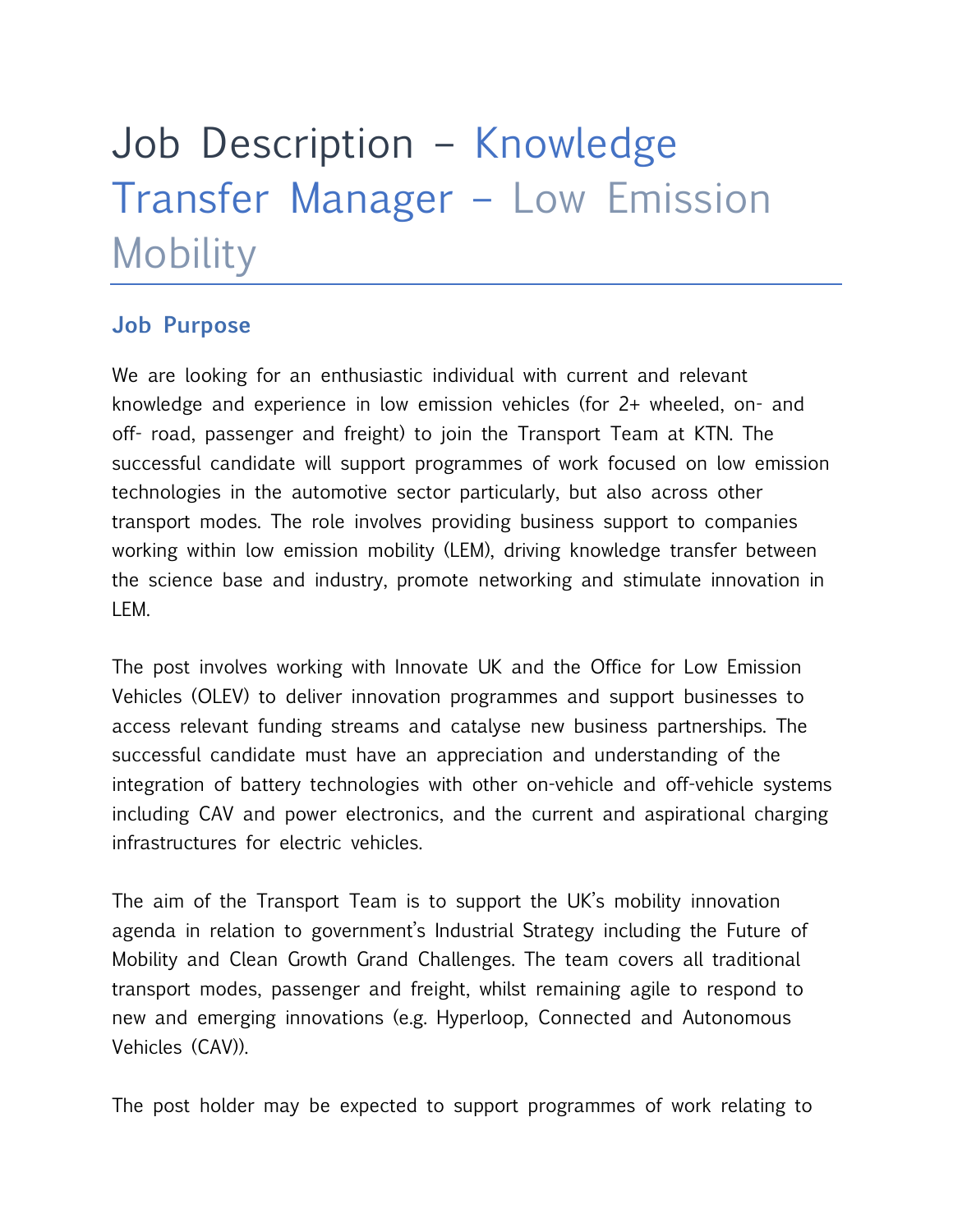low emission technologies and processes for rail, aviation (sustainable biofuel and electrification) and maritime.

#### **Reporting to:** Head of Transport

**Grade:** Knowledge Transfer Manager 2, Salary £37,088 to £48,936 (depending on experience).

**Location:** Home or office-based with some UK travel expected. KTN hub offices are in London, Harwell and Edinburgh.

#### **Key accountabilities**

- Deliver and assist in the support of new funding streams related to industrial challenges relevant to Low Emission Mobility, including delivering briefing events.
- Support development and implementation of future strategy and work programmes for LEM.
- Support the development of cross-cutting application areas such as energy, data, robotics, AI, security and space for the benefit of Mobility stakeholders by working with other staff in KTN.
- Identify and monitor trends and opportunities for innovation through interaction with business and the technology base.
- Ensure that industry is aware of the funding opportunities within the Low Emission Mobility research and innovation sphere.
- Facilitate networking opportunities for industry to meet with peers and potential collaborators through the organisation of workshops and meetings.
- Visit companies, research institutions and universities, mainly within the UK, to understand their R&D needs and innovation capabilities.

#### **Job responsibilities**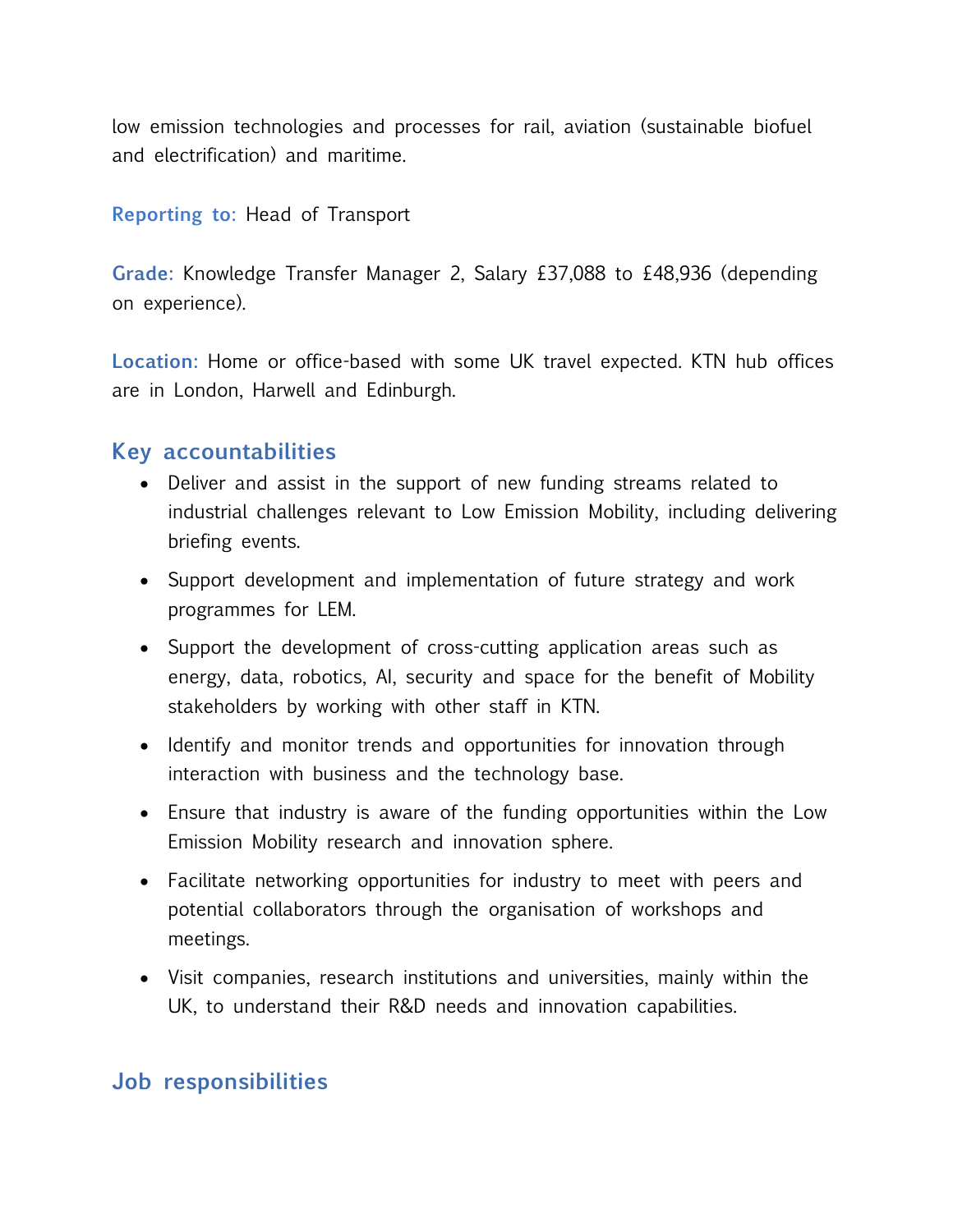- Work with the Transport team to understand the technology needs and opportunities for growth of UK Industry and the scientific capabilities of the research base, facilitating the transfer of knowledge within and between these groups and the establishment of collaborations.
- Understand and facilitate access to Innovation support mechanisms for businesses and to help develop funding and investment applications.
- Promote the benefits of KTN and innovation within a business context to the UK sector including the preparation of promotional material and the use of various media.
- Develop and lead cross-community activity within KTN to pull together the supply chains for low and ultra-low emission transport systems to create value for UK businesses.
- Liaise closely with KTN staff across all sectors and technologies to ensure a good understanding of the other sector activities, to ensure well informed and integrated working.
- Produce articles for newsletters, blogs of interest to our members and similar media.
- Organise meetings, workshops and networking events in a variety of commercial and scientific areas.
- Undertake necessary administrative duties including the timely completion of accurate reports, meeting minutes and expenses.
- Maintain and disseminate an up-to-date view of the Ultra- and Low-Emission transport landscape, including technology developments, key innovators, market trends/needs and business funding opportunities
- The role will require regular UK travel including overnight at times and possibly some European travel.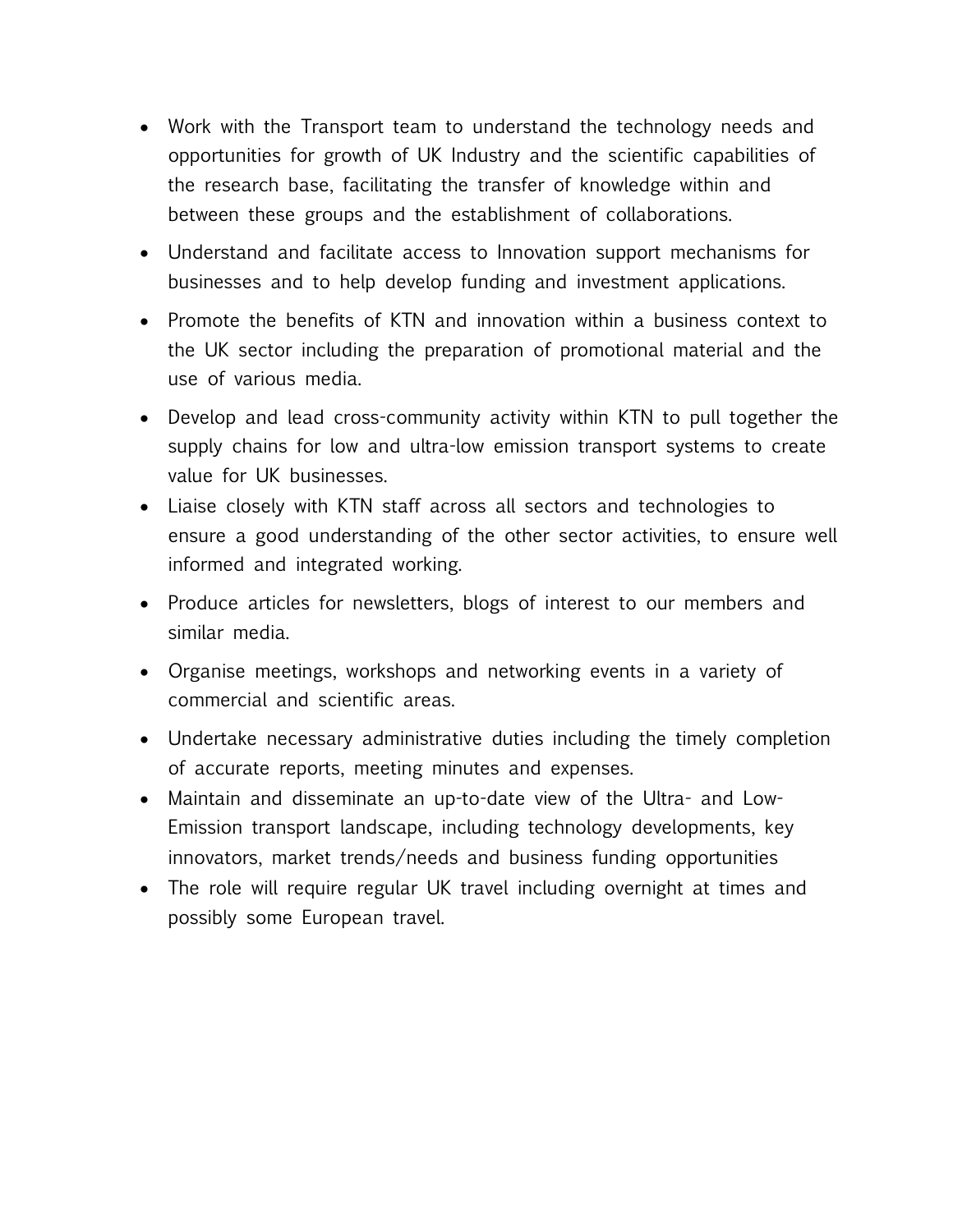| <b>Criteria</b> | <b>Essential</b>                                                                                                                                                                                                                                                                                              | <b>Desirable</b>                                                                                                                         |
|-----------------|---------------------------------------------------------------------------------------------------------------------------------------------------------------------------------------------------------------------------------------------------------------------------------------------------------------|------------------------------------------------------------------------------------------------------------------------------------------|
| Education       | • Degree in automotive,<br>mechanical or chemical<br>engineering.                                                                                                                                                                                                                                             | Post-graduate degree<br>$\bullet$<br>and/or industrial<br>experience in an<br>automotive engineering<br>or related environment.          |
| Experience      | Experienced in technology &<br>product development within<br>an industrial and/or<br>academic environment.<br>Ability to bring together<br>stakeholders to deliver on a<br>project or task.                                                                                                                   | Business development in<br>$\bullet$<br>a transport organisation.<br>Organising & delivering<br>$\bullet$<br>events and/or<br>workshops. |
| <b>Skills</b>   | Highly numerate & analytical.<br>$\bullet$<br>Ability to prioritise & meet<br>deadlines.<br>Excellent presentation skills.<br>Well-developed written &<br>verbal skills, able to translate<br>complex topics for a broad<br>audience.<br>IT literate with good working<br>knowledge of Microsoft<br>packages. |                                                                                                                                          |
| Knowledge       | An understanding of transport<br>$\bullet$<br>supply chains across<br>technologies.<br>Transport innovation<br>landscape & current trends.                                                                                                                                                                    | Awareness of the<br>$\bullet$<br>innovation grant funding<br>landscape (e.g. Innovate<br>UK).                                            |
| Attributes      | Motivated & a self-starter.<br>$\bullet$                                                                                                                                                                                                                                                                      |                                                                                                                                          |

## **Person Specification**